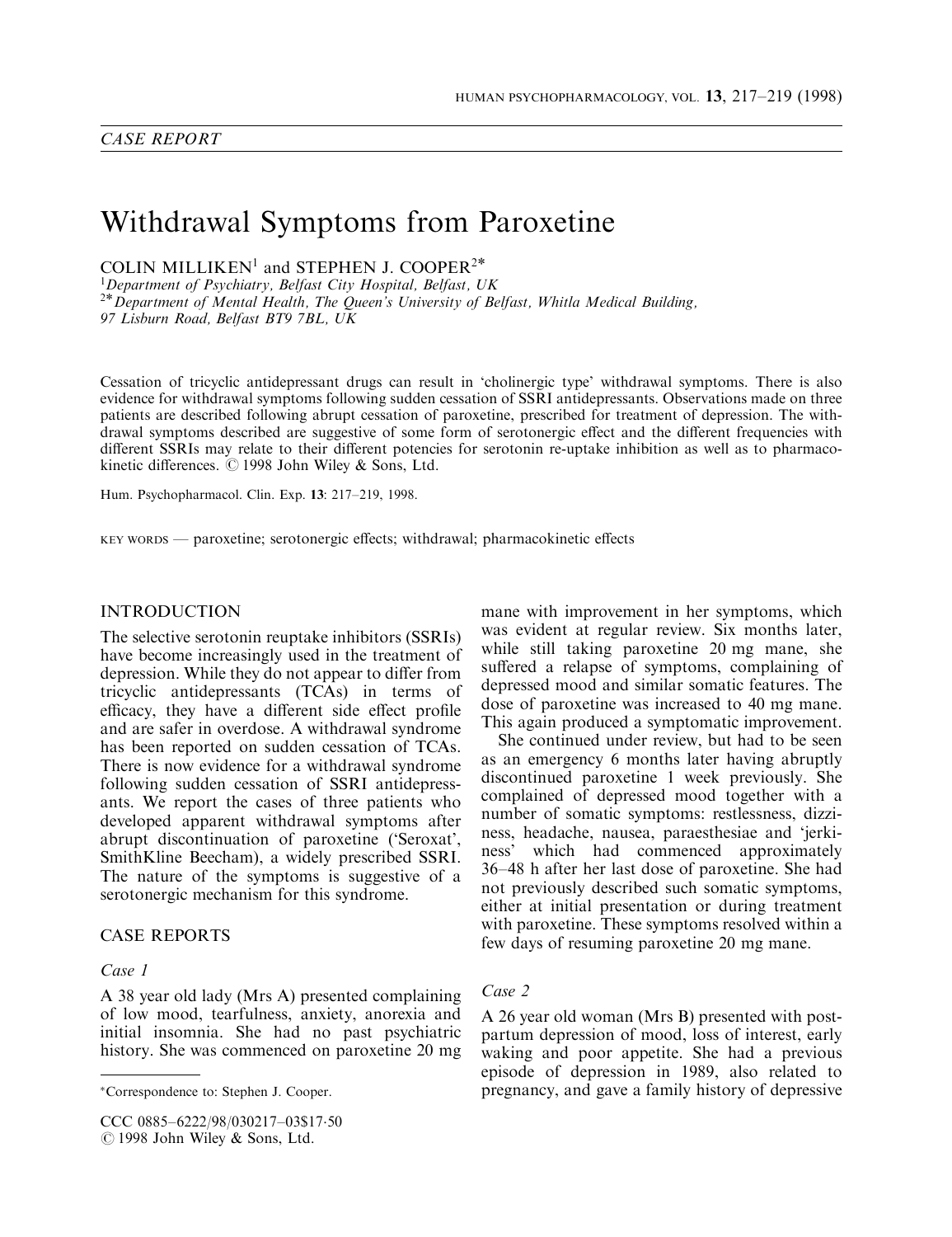illness. She was commenced on paroxetine 20 mg mane which produced a gradual improvement. This was sustained at regular review until 8 months later when she presented with a relapse of her depressive symptoms. Paroxetine was increased to 40 mg mane with good effect. The dose was reduced to 20 mg mane 4 months later but increased to 30 mg mane after 3 months due to a further depressive relapse.

One month later she presented with mild akathisia, apparently related to the dose increase. Paroxetine was immediately discontinued and lofepramine (`Gamanil', Merck) 70 mg nocte was commenced. Seventy two hours later she noted restlessness, palpitations, irritability and anxiety. These complaints were described by her as subjectively different from the previous akathisia and resolved within 3 h of resumption of paroxetine 20 mg mane.

## Case 3

A 45 year old gentleman (Mr C) presented complaining of episodic anxiety, initial insomnia and poor concentration. He had no previous psychiatric history. Treatment was initially with reducing doses of benzodiazepines and anxiety management techniques. However, 1 month later he complained of low mood, anorexia and anhedonia as well as continuing symptoms of anxiety. Sertraline ('Lustral', Pfizer) 50 mg mane was commenced. This had marginal effect and 2 months later was changed to paroxetine 20 mg mane, increased to 40 mg mane 3 months later due to lack of response.

There was an improvement in his symptoms but 2 months later he discontinued paroxetine abruptly. He subsequently complained of increased anxiety, restlessness, muscle twitching and paraesthesiae, symptoms which began approximately 36±48 h after his last dose of paroxetine. These symptoms resolved gradually over a period of 10-14 days, without additional treatment.

## DISCUSSION

Our patients complained of symptoms similar to those described in a number of recent reports, suggesting the existence of a withdrawal syndrome following cessation of SSRI antidepressants. These reports have involved patients discontinuing fluvoxamine (Black et al., 1993; Mallya et al., 1993), fluoxetine (Cooper, 1988; Stoukides and Stoukides, 1991), paroxetine (Committee on Safety of Medicines, 1993; Choo, 1993) and sertraline (Louie et al., 1994). The symptoms reported here and elsewhere can best be divided into four groups: general somatic and gastrointestinal (anxiety, sweating, dry mouth, nausea, diarrhoea); sleep disturbance (insomnia, abnormal dreaming); psychological (fatigue, irritability, restlessness); neurological/sensory (dizziness, headache, parasthesiae, visual disturbance, muscle twitch).

In our patients the symptoms were reported between 1 and 3 days after abrupt discontinuation of paroxetine, in two cases from a dose of 40 mg daily, in the other from 30 mg daily. In two cases the symptoms resolved rapidly following reintroduction of paroxetine. In the other, further medication was refused and the symptoms resolved over  $10-14$  days. This is fairly typical of the time course found by Price et al. (1996) using the MCA database: most cases began within  $2-4$  days of cessation, and 93% within 7 days, untreated 87% resolved within 14 days and reintroduction of the SSRI seems to be the best way to achieve rapid resolution of symptoms. Interestingly, in Case 2, use of a non-SSRI antidepressant (lofepramine) did not prevent the emergence of withdrawal symptoms.

Withdrawal phenomena from TCAs are well recognized and include symptoms of gastrointestinal upset, general somatic distress, sleep disturbance and movement disorder. These are explained by the cholinergic overdrive hypothesis (Dilsaver et al., 1987). While some of the symptoms reported on SSRI withdrawal are similar to those following abrupt withdrawal of TCAs the `neurological/ sensory' group of symptoms, which account for  $30-40\%$  of the symptoms reported with SSRIs (Price et al., 1996), are rarely reported for TCAs. This particular group of symptoms is similar to those often reported as part of the `serotonin syndrome' (Sternbach, 1991), suggesting that this withdrawal syndrome may be due to serotonergic effects rather than cholinergic effects. If we consider pharmacodynamic factors, using  $K_i$  values for potency of inhibition of serotonin (5-HT) re-uptake, paroxetine appears to be the most potent of these drugs in vitro and in vivo (Johnson, 1991). The SSRI withdrawal syndrome has been least often reported with fluoxetine, which is the least potent of those SSRIs available in the UK up to 1995. In 1993, the Committee on Safety of Medicines reported that the frequency of reporting of the withdrawal syndrome per 1000 prescriptions was 0.3 for paroxetine as compared with 0.03 for sertraline and fluvoxamine and  $0.002$  for floxetine.